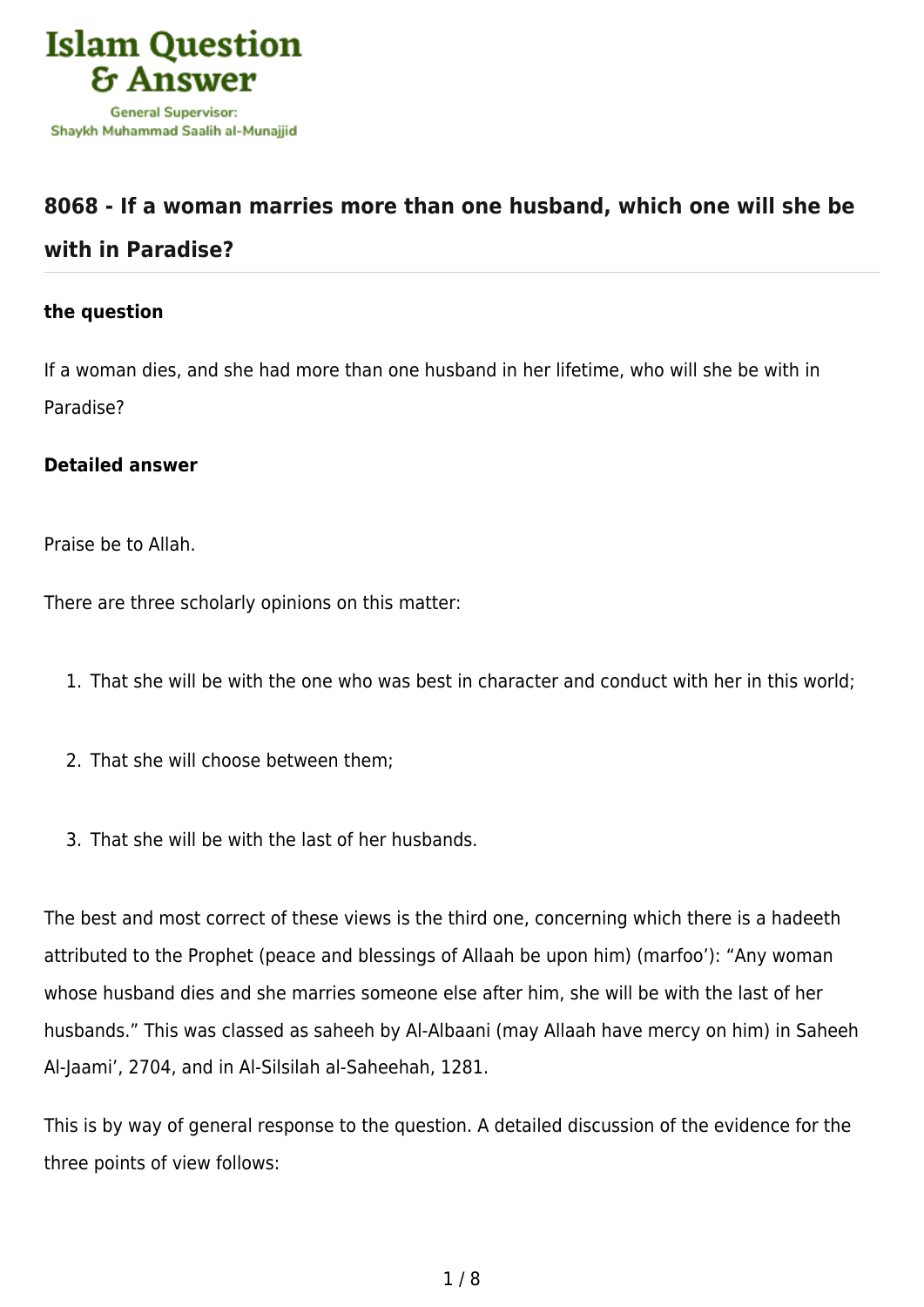

The evidence for the first view:

Al-Qurtubi said:

Abu Bakr ibn al-Najjaad said: Ja'far ibn Muhammad ibn Shaakir told us, 'Ubayd ibn Ishaaq al-'Attaar told us, Sinaan ibn Haaroon told us, from Humayd from Anas: that Umm Habeebah the wife of the Prophet (peace and blessings of Allaah be upon him) said: "O Messenger of Allaah, if a woman had two husbands in this life, then they all died and came together in Paradise, with which of them would she be – the first or the last?" He said: "With the one whose attitude and conduct with her was best, O Umm Habeebah; a good attitude brings one the best of this world and the Hereafter."

(Al-Tadhkirah fi Ahwaal al-Mawtaa wa'l-Aakhirah, 2/278).

I say: this hadeeth is da'eef jiddan (very weak), and has two things wrong with its isnaad: 'Ubayd ibn Ishaaq al-'Attaar and Sinaan ibn Haaroon. The former is da'eef jiddan, and the latter is da'eef.

The views of the 'ulamaa':

It was reported that Yahyaa ibn Ma'een said: 'Ubayd ibn Ishaaq al-'Attaar is nothing (i.e., what he says is not to be taken into account).

Abu Haatim al-Raazi said: we think that he is a good person, but he is not very reliable and there are some odd things in his ahaadeeth.

In al-Du'afaa' wa'l-Matrookeen by al-Nasaa'i (p.72), it says: his hadeeth is matrook (to be ignored, not accepted).

Al-Dhahabi said: he was classed as da'eef (weak) by Yahyaa. Al-Bukhaari said: he has some some munkar ahaadeeth. Al-Azdi said: his hadeeth is matrook. Al-Daaraqutni said: (he is) da'eef. Abu Haatim, on the other hand, accepted him! Ibn 'Udayy said: in general his ahadeeth are munkar.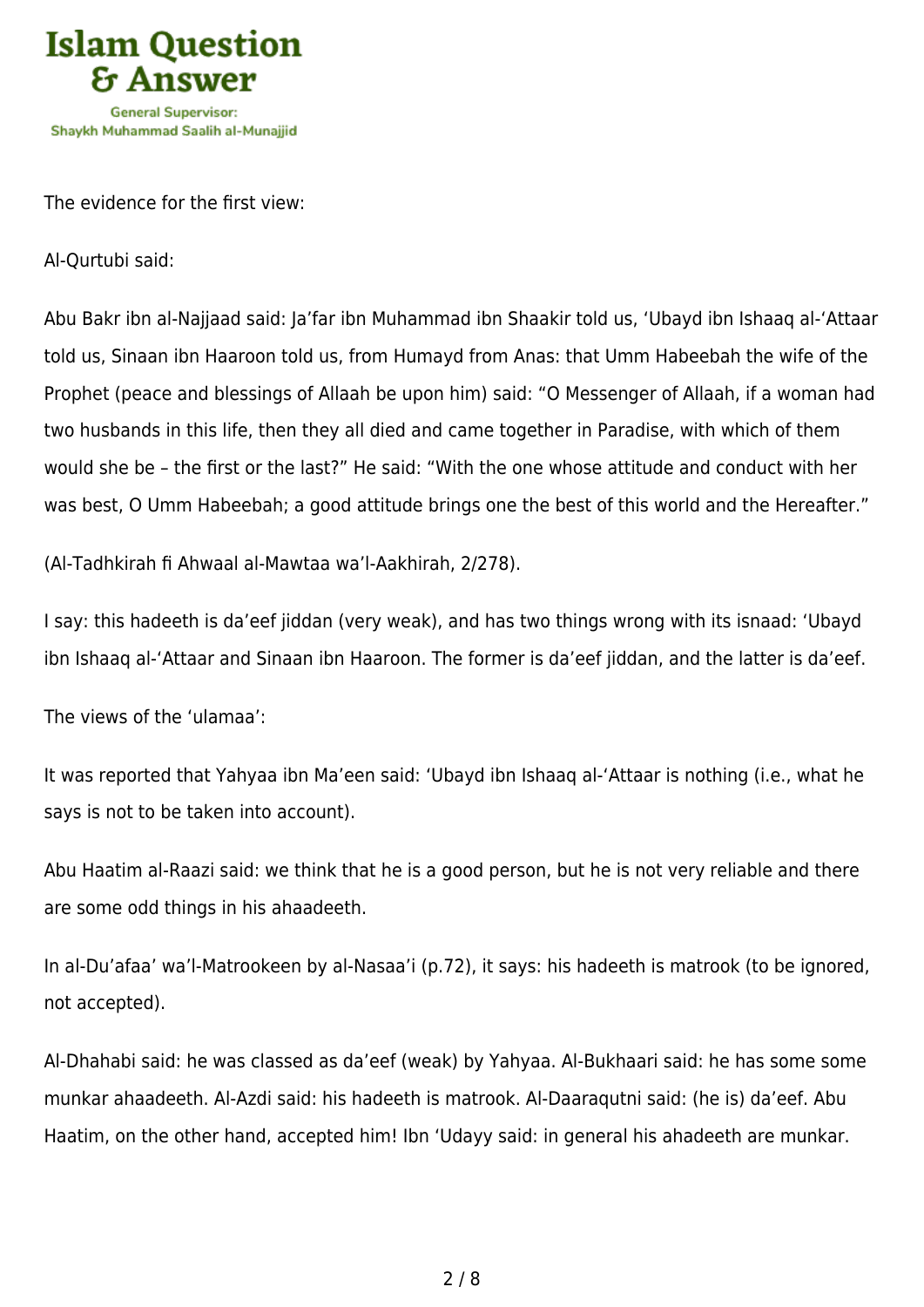

(Meezaan al-I'tidaal, 5/24)

Ibn 'Udayy said in al-Kaamil (5/347): this hadeeth is one of his munkar reports. And he said: most of what he reported is either munkar with regard to the isnaad (chain of narrators) or munkar with regard to the matn (text of the hadeeth).

With regard to Sinaan ibn Haaroon:

Ibn Hibbaan said:

His ahaadeeth are very munkar, he narrated munkar reports from al-mashaaheer.

Yahyaa ibn Ma'een said: the hadeeth of Sinaan ibn Haaroon al-Burjami are nothing (are not to be accepted).

(Al-Majrooheen, 1/354)

al-'Aqeeli mentioned him in al-Du'afaa' (2/171) and mentioned this hadeeth narrated by him.

= Therefore, this hadeeth is not valid to be used as evidence. It is da'eef jiddan (very weak), so this opinion does not count.

The second view

1. which is that a woman will choose between her husbands.

I could not find any evidence for those who state this.

In al-Tadhkirah fi Ahwaal al-Mawtaa wa'l-Aakhirah (2/278), this matter is mentioned, then the author says: and it is said that she will have the choice, if she had a husband."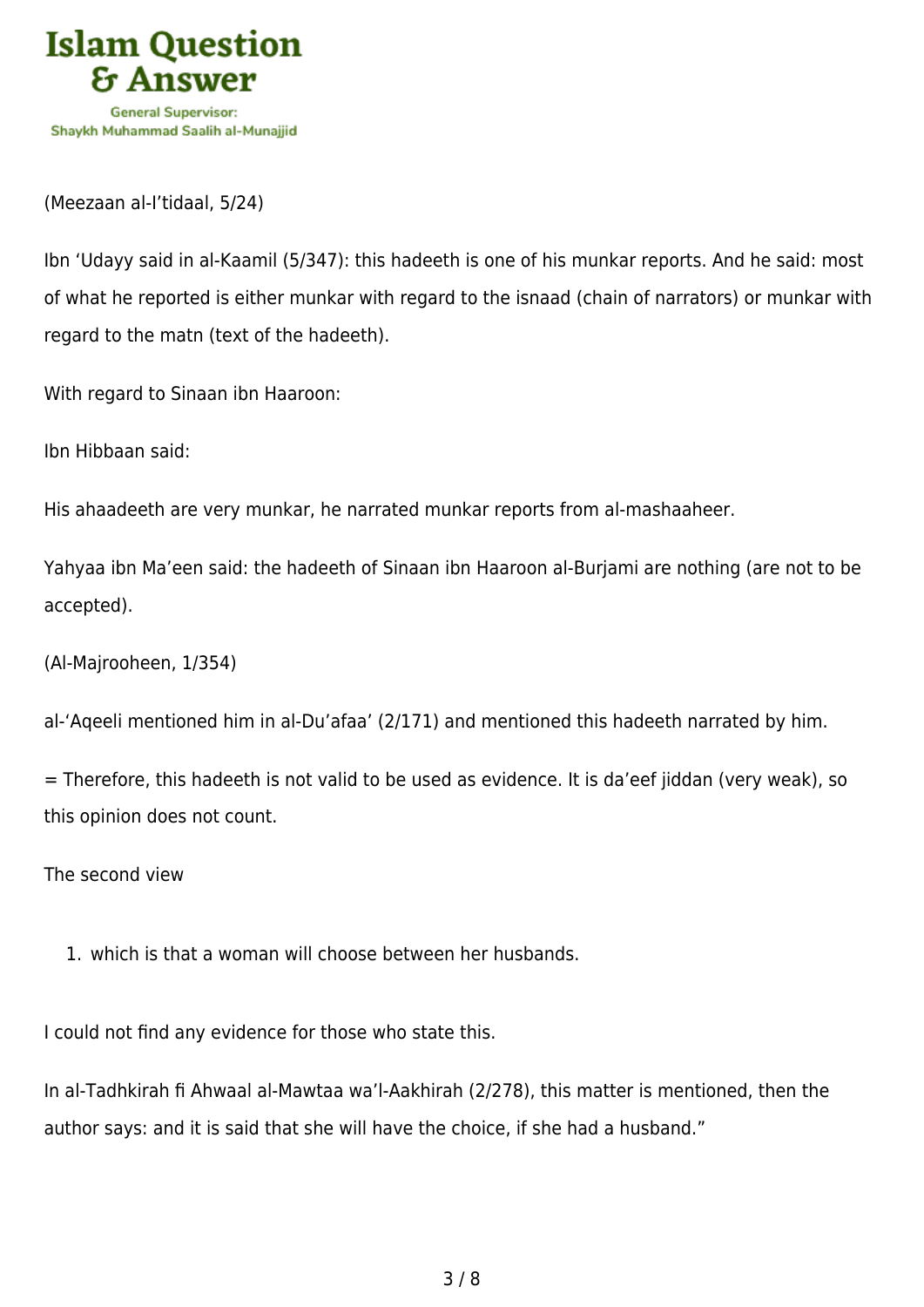

Al-'Ajlooni said: … and it was said that she will be with the best of them in character and conduct, and it was said that she will have the choice. (Kashf al-Khafaa', 2/392).

This is the view regarded as most correct by Shaykh Ibn 'Uthaymeen (may Allaah preserve him), as stated in his Fataawaa, 2/53)

The third view

This view is supported by plenty of evidence:

1. Imaam al-Tabaraani said:

3130 Bakr told us, he said, Muhammad ibn Abi'l-Sirri al-'Asqallaani told us, he said, al-Waleed ibn Muslim told us, he said, Abu Bakr ibn 'Abd-Allaah ibn Abi Maryam told us, from 'Atiyah ibn Qays al-Kilaa'i who said: Mu'aawiyah ibn Abi Sufyaan proposed marriage to Umm al-Darda' after Abu'l-Darda' had passed away. Umm al-Darda' said: I heard Abu'l-Darda' say: I heard the Messenger of Allaah (peace and blessings of Allaah be upon him) say: any woman whose husband dies and she marries someone else after him, she will be with the last of her husbands, and I would not choose you over Abu'l-Darda'. So Mu'aawiyah wrote to her (saying), you have to fast, for it is a protection.

(al-Mu'jam al-Awsat, 3/275)

I say: there are two problems with this hadeeth: the fact that Abu Bakr ibn Abi Maryam is da'eef, and the fact that al-Waleed ibn Muslim did not clearly state haddathanaa ([So and so] told us) in the rest of the isnaad.

The views of the 'ulamaa':

Ibn Hibbaan said: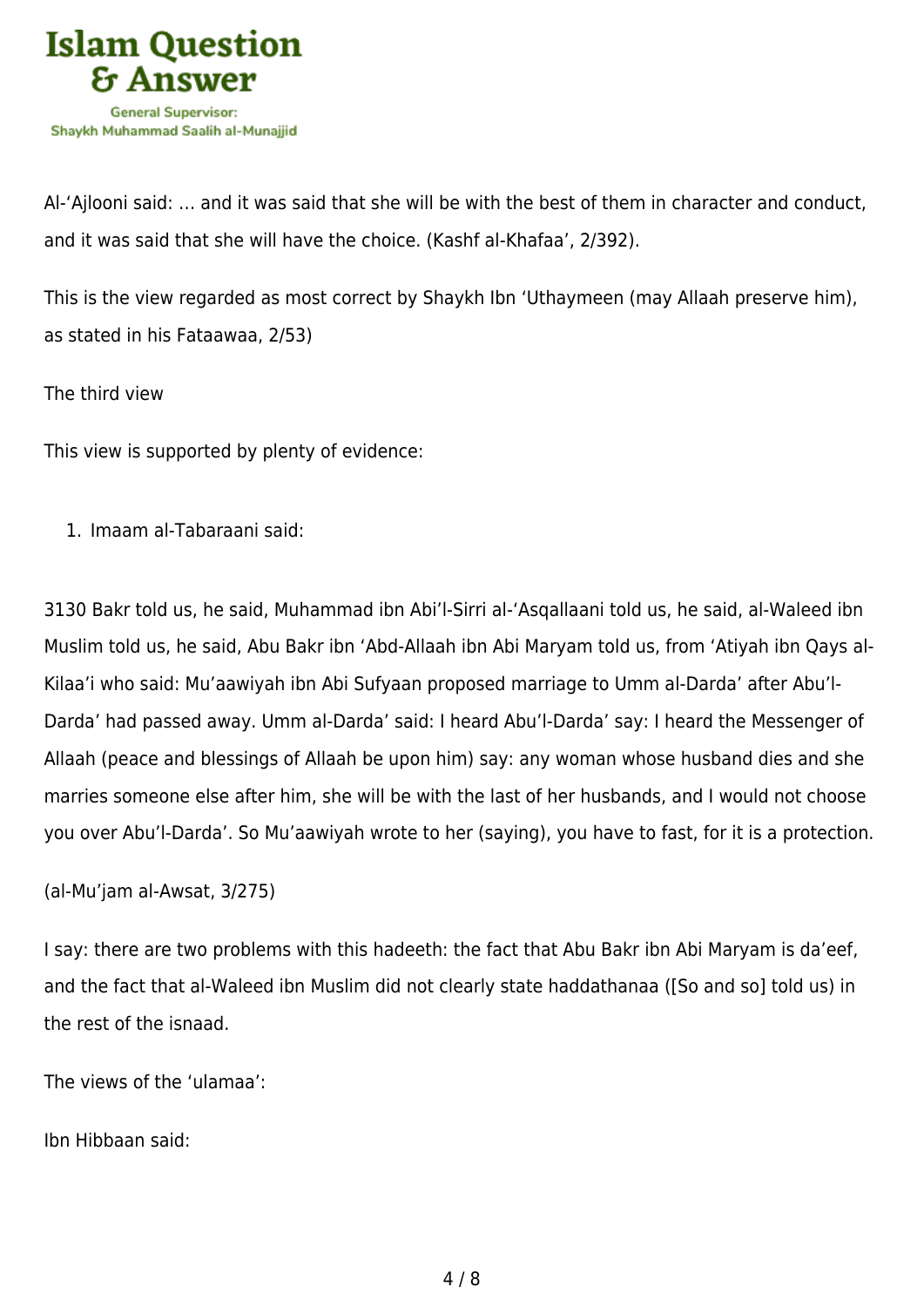

Abu Bakr ibn Abi Maryam was one of the best of the people of al-Shaam, but he had a bad memory and would narrate things about which he was obviously confused. The problem is not so bad that everything he narrated deserves to be rejected (matrook), but neither is he so trustworthy that what he says can be taken as evidence. In my view his reports should not be used as evidence if the isnaad is only through him. (al-Majrooheen, 3/146)

The tadlees (deception) of al-Waleed ibn Muslim is well known. His tadlees gives the impression that all the narrators are equal, by inserting the name of a da'eef narrator between the names of two thiqah (trustworthy) narrators. Hence the scholars stipulated that the reports of narrators of this type can only be accepted if they clearly state "haddathanaa" ([So and so] told us) in every stage of the isnaad after their name is mentioned.

(See: al-Tabyeen li Asmaa' al-Mudalliseen, by Sabt Ibn al-'Ajami, p. 235; and Tabaqaat al-Mudalliseen, by al-Haafiz ibn Hajar, p. 51)

Imaam Abu'l-Shaykh al-Asbahaani said:

Ahmad ibn Ishaaq al-Jawhari told us, he said, Ismaa'eel ibn Zaraarah told us, he said, Abu'l-Maleeh al-Raqqi told us from Maymoon ibn Mahraan from Umm al-Darda' from Abu'l-Darda' that the Prophet (peace and blessings of Allaah be upon him) said that a woman will be with the last of her husbands.

(Tabaqaat al-Muhaaditheen bi Asbahaan, 4/36)

I say, the men of the hadeeth (isnaad) are thiqaat mashhooroon (trustworthy and well known), apart from Ahmad ibn Ishaaq al-Jawhari, for whom I cannot find any biographical details apart from the fact that Abu'l-Shaykh himself stated that this was one of his hasan ahaadeeth.

If this is indeed the case, then this is the best isnaad concerning this matter. And Allaah knows best.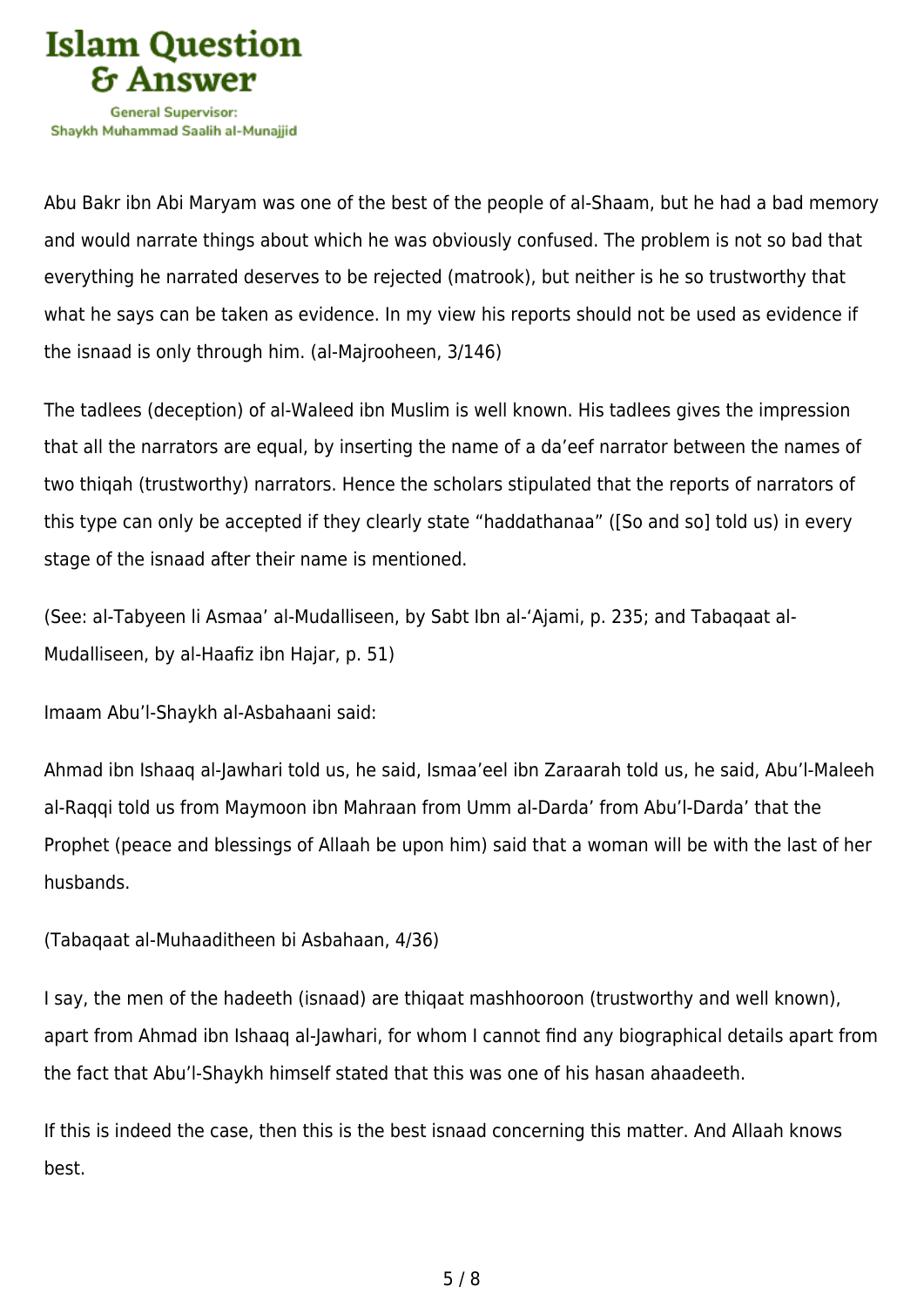

Al-Khateeb al-Baghdaadi said:

4803 Samurah ibn Hajar Abu Hajar al-Khurasaani went and settled in Al-Anbaar, where he narrated from Hamzah ibn Abi Hamzah al-Nusaibi and 'Ammaar ibn 'Ata' al-Khurasaani and al-Rabee' ibn Badr; Ishaaq ibn Bahlool al-Tanookhi narrated from him, he informed us, 'Ali ibn Abi 'Ali told us, Abu Ghaanim Muhammad ibn Yoosuf al-Azraq told us, my father told us, he said, my grandfather told us, Samurah ibn Hajar Abu Hajar al-Khurasaani told us from Hamzah al-Nusaibi from ibn Abi Maleekah from 'Aa'ishah that the Prophet (peace and blessings of Allaah be upon him) said:

"A woman will be with the last of her husbands."

(Taareekh Baghdaad, 9/228)

I said, this hadeeth is da'eef jiddan (very weak); it includes Hamzah al-Nusaibi, who is da'eef jiddan.

The views of the 'ulamaa':

Imaam al-Nasaa'i said:

The hadeeth (of Hamzah ibn al-Nusaibi) is to be rejected (matrook).

(al-Du'afaa' wa'l-Matrookeen, p. 39)

Ibn al-Jawzi said:

Ahmad said: the hadeeth (of Hamzah ibn al-Nusaibi) is to be rejected (matrooh). Yahyaa said: he is nothing, he is not even worth a penny. Al-Bukhaari and al-Raazi said: his hadeeth is munkar. Al-Nasaa'i and al-Daaraqutni said: the hadeeth (of Hamzah ibn al-Nusaibi) is to be rejected (matrook). Ibn 'Udayy said: he fabricates ahaadeeth. Ibn Hibbaan said: he is the only thiqah (trustworthy) narrator who transmitted fabricated ahaadeeth and it looks as if he is deliberately narrating them;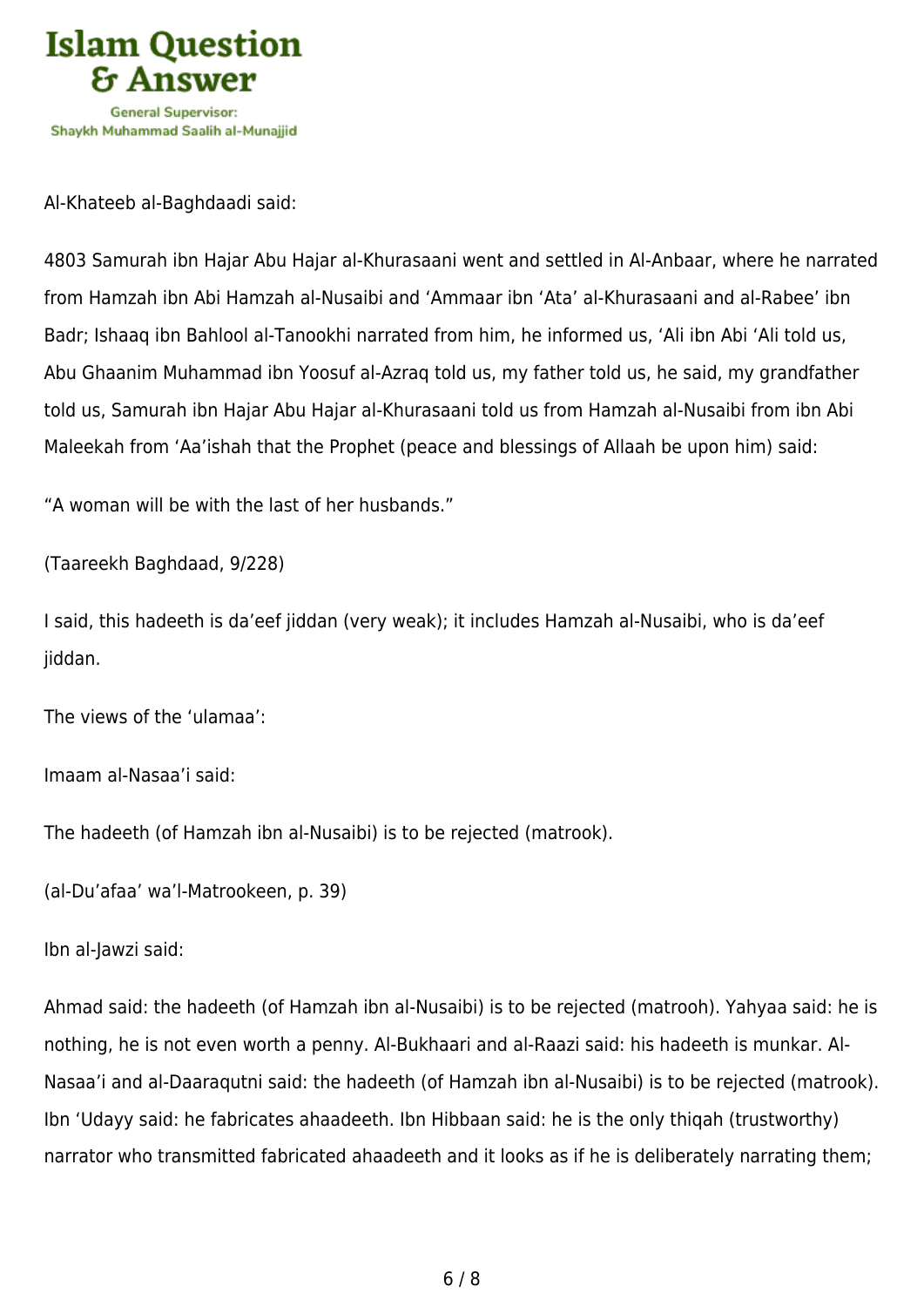

it is not permissible to report from him.

(al-Du'afaa' wa'l-Matrookeen by Ibn al-Jawzi, 1/237)

Al-Bayhaqi said:

Muhammad ibn 'Abd-Allaah al-Haafiz informed us, Abu'l-'Abbaas Muhammad ibn Ya'qoob told us, Yahyaa ibn Abi Taalib told us, Ishaaq ibn Abi Taalib told us, Ishaaq ibn Mansoor told us, 'Eesaa ibn 'Abd al-Rahmaan al-Sulami told us, from Abu Ishaaq from Silah from Hudhayfah (may Allaah be pleased with him), that he said to his wife, "If you want to be my wife in Paradise, do not marry anyone after I die, for in Paradise a woman will be with the last of her husbands in this world. This is why Allaah forbade the wives of the Prophet (peace and blessings of Allaah be upon him) to marry anyone after he died, because they will be his wives in Paradise." (al-Sunan, 7/69)

I say: the isnaad includes Abu Ishaaq al-Subay'i, who is mudallis and may mix things up, so the report is da'eef.

The views of the 'ulamaa':

See: Man rumiya bi'l-Ikhtilaat by al-Taraabulsi (p. 64) and Tabaqaat al-Mudalliseen by Ibn Hajar (p. 42).

It was classed as da'eef by al-'Allaamah al-Shaykh al-Albaani (may Allaah have mercy on him) in al-Silsilah al-Saheehah (1281).

A report narrated by Ibn 'Asaakir (19/193/1) from 'Ikrimah:

Asmaa' bint Abi Bakr was married to al-Zubayr ibn al-'Awwaam, who was strict with her. She came to her father and complained to him about that, and he said: O my daughter, have patience, for if a woman has a righteous husband, then he dies, and she does not marry anyone after him, they will be joined together in Paradise.